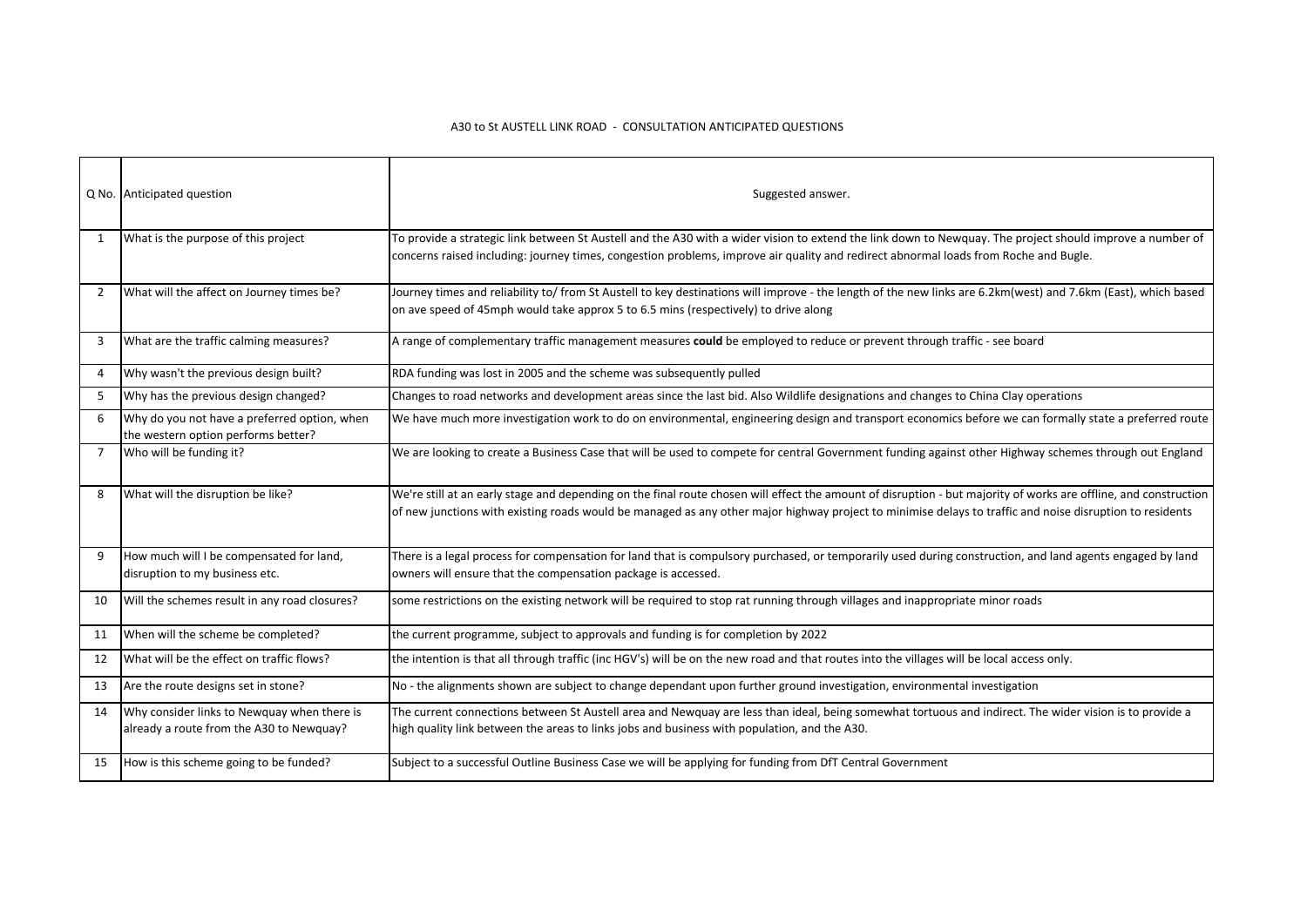|    | Q No. Anticipated question                                                                    | Suggested answer.                                                                                                                                                                                                                                                                                                                                                                                                                                                                |
|----|-----------------------------------------------------------------------------------------------|----------------------------------------------------------------------------------------------------------------------------------------------------------------------------------------------------------------------------------------------------------------------------------------------------------------------------------------------------------------------------------------------------------------------------------------------------------------------------------|
| 16 | Is this work really needed?                                                                   | Yes. Since Carluddon A391 road improvements have been completed, the focus has returned to providing a link road between St Austell and the A30. St<br>Austell is seen as the only major conurbation remaining that does not have a direct link to the A30, this is considered to be causing a major economic block<br>to economic growth in the area. With the addition of the potential regeneration to St Austell and the China clay areas the current route is not suitable. |
| 17 | How will this affect parking/access?                                                          | Access to all properties and businesses will be maintained although some routes may be diverted or reduced capacity to stop rat running traffic. On street<br>parking will be reviewed as part of the range of complementary measures we are considering for the village centres.                                                                                                                                                                                                |
| 18 | How will you stop people using the current route<br>through Roche/Bugle as a rat run?         | There are a range of measures we are seeking views on from minor traffic management thru to sever through routes.                                                                                                                                                                                                                                                                                                                                                                |
| 19 | middle?                                                                                       | Why is there not a third route straight through the This was looked at as an option - indicative cost approx £150M due to large amount of earthworks and engineering difficulties with ground conditions,<br>gradients and alignments.                                                                                                                                                                                                                                           |
| 20 | How will the schemes impact the environment?                                                  | Any construction scheme will have positive and negative environmental impacts - we have much more work to do in this area and liaison with statutory<br>environmental bodies to undertake inc Natural England, English Heritage, Environment Agency to make sure that overall the positive impacts outweigh the<br>negative impacts.                                                                                                                                             |
| 21 | Why build a cycle/walkway? Who will have<br>priority?                                         | We need to make provision for cyclists and walkers in any new scheme we build as they have as much right as car drivers to a safe and direct route. Over<br>20% of people in St Austell area have no access to a car                                                                                                                                                                                                                                                             |
| 22 | Why is it costing so much?                                                                    | We have produced initial estimates based on info we know to date using costs from recent schemes. We include allowance for unknowns such as ground<br>conditions/ stability, environmental constraints, drainage issues                                                                                                                                                                                                                                                          |
| 23 | What will it do for me?                                                                       | Improve air and noise quality; reduce the number of cars and HGVs through the villages; reduce accidents; improve local economy; improve journey times<br>and reduce congestion.                                                                                                                                                                                                                                                                                                 |
| 24 | Why have you not considered public transport?                                                 | An initial study was conducted to establish the need for intervention. This included: do nothing, public transport improvements, road improvements and rail<br>improvements. It was concluded that public transport measures alone would have limited benefit in terms of opening up the China Clay region and<br>improving access to St Austell. Due to the dispersed nature of villages and population centres bus services struggle to be economically viable.                |
| 25 | Will it drive out people from my business in the<br>long run if traffic levels fall?          | To some degree this depends on the nature of the business and the type of customers. The intention is that through traffic will significantly reduce in the<br>villages but access will be maintained - this will mean passing trade will reduce but the village environment will improve, hopefully enhancing the location for<br>businesses                                                                                                                                    |
| 26 | Are there any new development plans, that are<br>likely to impact this scheme?                | There are a number of development areas, including: China Clay Area, the Eco-communities projects and the Carclaze business park as just a named few -<br>likely to increase traffic flows.                                                                                                                                                                                                                                                                                      |
| 27 | What evidence is there that noise and air<br>pollution will reduce significantly?             | This is part of the work we need to do to put together the evidence, but by reducing congestion and delays on main route, and removing traffic from centre<br>of villages it is anticipated that air and noise impacts would be significantly reduced                                                                                                                                                                                                                            |
| 28 | Why are you using roundabouts rather than<br>priority junctions for connecting to side roads? | Some minor accesses will be priority junctions but at the moment we're proposing roundabouts for the main network connections - roundabouts are<br>generally safer (lower accident rate), lower speed, better for capacity and can provide a useful transition in joining tricky alignments.                                                                                                                                                                                     |